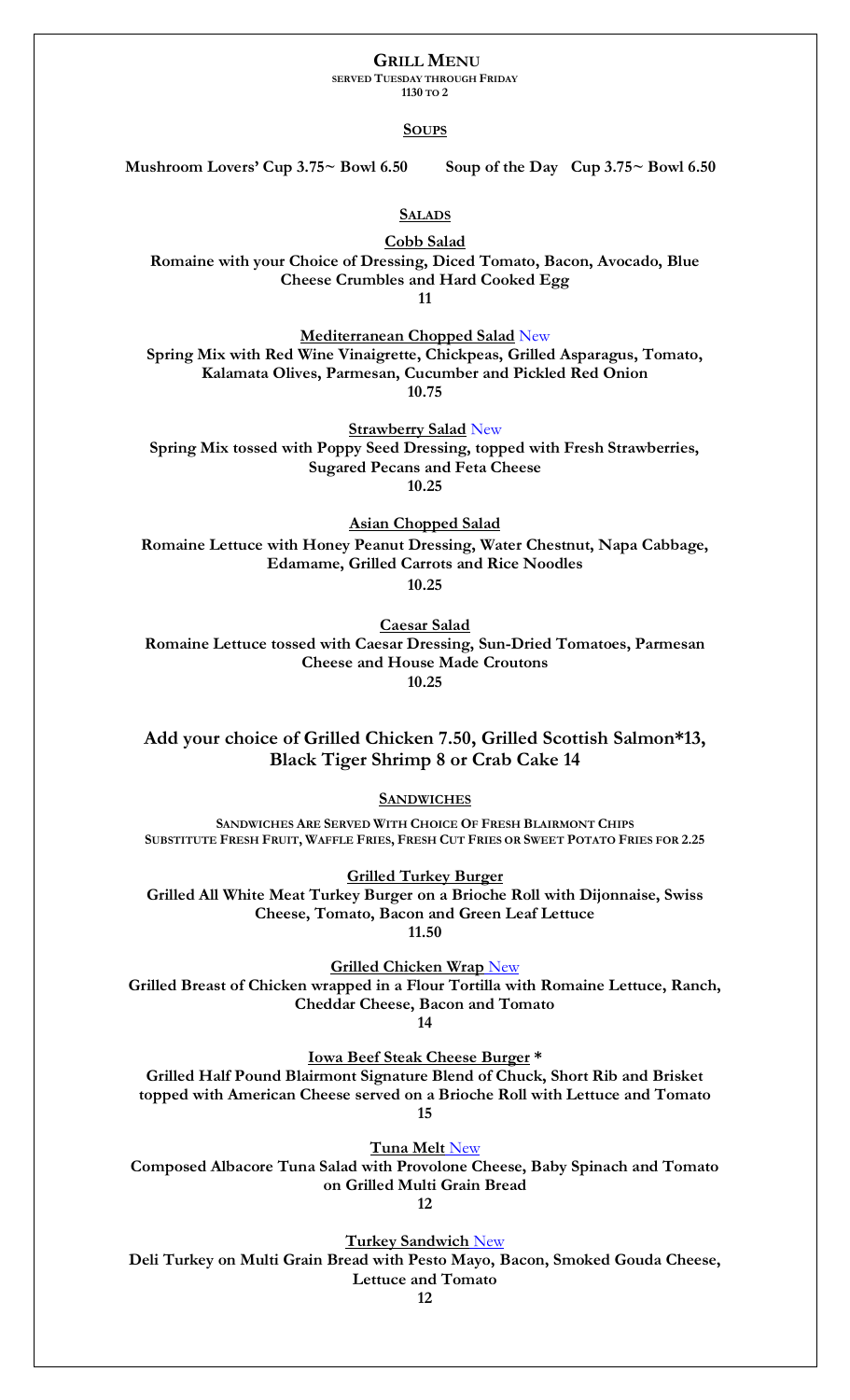### **Dinner Menu**

#### **Starters**

# **Buffalo Cauliflower** Buffalo Fried Cauliflower with Ranch

9.25

### **Sausage Stuffed Peppers**

Italian Sausage Stuffed Hot Banana Peppers baked in Marinara, topped with Mozzarella Cheese 9.75

**Crispy Brussel Sprouts New**

Tossed with Parmesan Cheese, Bacon and Balsamic Glaze, served with Sweet Chili Aioli 9.25

**Truffle Parmesan Fries**

Fresh Cut Fries Tossed with Parmesan Cheese and Truffle Oil, served with Roasted Garlic Aioli 9.25

**Pork Pot Stickers**

Five Asian Ground Pork filled Dumplings served with Sweet Chili Soy Sauce

10.25

**Smoked Salmon Bites \***

Won Ton Crisps topped with Cream Cheese, Smoked Salmon, Pickled Red Onion and Capers

12

**Bang Bang Shrimp** New Fried Black Tiger Shrimp tossed in a Sweet Chili Sauce

13

**House Salad 4.75 Caesar Salad 4.75**

**Mushroom Lovers or Soup of the day Cup 3.75 Bowl 6.50**

**Entrees**

**Grilled Glazed Scottish Salmon \*** New

Grilled and Glazed with Pomegranate Glaze, Adorned by Pineapple Salsa, Vegetable and Rice Medley Pilaf

25

**Parmesan Dill Crusted Haddock** New

Broiled Haddock topped with Parmesan Dill Bread Crumbs, adorned by served with Rice Medley Pilaf and Vegetable of the Day

25

**Veal Piccata Scaloppini\*** New

Sautéed Thinly Pounded Veal Scaloppini with a Lemon Caper Butter Sauce and Sautéed Mushrooms served with the Potato and Vegetable of the Day

27

**Shrimp and Pasta Primavera** New

Pan Seared Black Tiger Shrimp with Baby Spinach, Red Bell Peppers and Broccoli in a Garlic-Lemon Butter Sauce, tossed with Fettucine Pasta

 $23$ 

**\*\*Blue Crab Cakes**

Blairmont's Sautéed Crab Cakes served with Creole Aioli, Kansas City Slaw and Fresh Cut Fries

32

**\*\*Chicken Francaise**

Pan fried Parmesan Egg Batter dipped Breast of Chicken, topped with Parmesan

And Garlic-Lemon Brown Butter, served with the Potato and Vegetable of the Day 20

**Grilled Filet Mignon\*** 

Grilled Black Angus Iowa Beef Tenderloin Filet adorned with Demi-Glace, accompanied by Potato and

Vegetable of the Day F**ive-Ounce** 29 **Eight-Ounce** 36

**Blackened Pork Tenderloin\*** New

Cast Iron Seared, Cajun Spiced, Roasted and Sliced Pork Tenderloin accompanied by Mango Salsa Served with the Potato and Vegetable of the Day